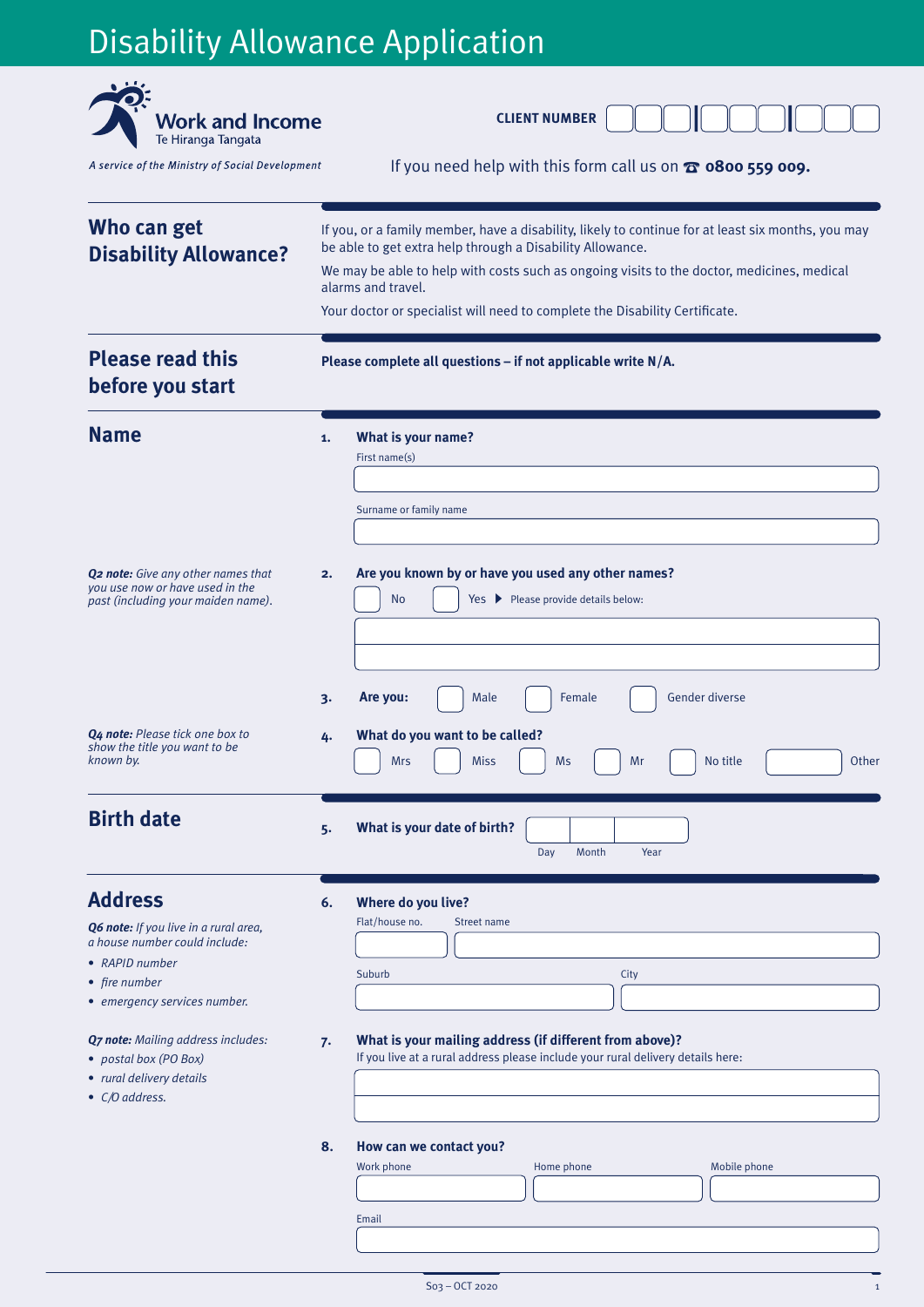| <b>Partner</b>                                                                                                                                                | 9.         | Do you have a partner?                                                                                                                                                                                                                                   |                                                                                                                  |  |  |  |
|---------------------------------------------------------------------------------------------------------------------------------------------------------------|------------|----------------------------------------------------------------------------------------------------------------------------------------------------------------------------------------------------------------------------------------------------------|------------------------------------------------------------------------------------------------------------------|--|--|--|
| <b>Q9 note:</b> A partner is your spouse,<br>your civil union partner, or a person<br>with whom you have a de facto                                           |            | No ▶ Are you:<br>Single<br>Widowed                                                                                                                                                                                                                       | Living apart/ separated<br><b>Divorced</b><br>Civil union dissolved                                              |  |  |  |
| relationship.                                                                                                                                                 |            | Yes ▶ Are you:<br><b>Married</b>                                                                                                                                                                                                                         | In a civil union<br>In a relationship                                                                            |  |  |  |
|                                                                                                                                                               | 10.        | What is your partner's name?                                                                                                                                                                                                                             |                                                                                                                  |  |  |  |
|                                                                                                                                                               | 11.        | What is your partner's date of birth?                                                                                                                                                                                                                    |                                                                                                                  |  |  |  |
|                                                                                                                                                               |            |                                                                                                                                                                                                                                                          | Month<br>Day<br>Year                                                                                             |  |  |  |
| <b>Income</b><br><b>Q12 note:</b> Examples of income from<br>other sources:<br>• wages or salary                                                              | 12.        | weeks?<br><b>No</b><br>Yes > Please provide details below:                                                                                                                                                                                               | Did you or your partner (if you have one) get income from any other source in the last 52                        |  |  |  |
| • accident compensation                                                                                                                                       |            | Source (eg bank account number)                                                                                                                                                                                                                          | You<br>Your partner<br>Jointly                                                                                   |  |  |  |
| • farm or business income (include<br>drawings)                                                                                                               |            |                                                                                                                                                                                                                                                          | \$<br>\$<br>\$                                                                                                   |  |  |  |
| • self employment<br>• interest from savings or investments                                                                                                   |            |                                                                                                                                                                                                                                                          | \$<br>\$<br>\$                                                                                                   |  |  |  |
| · dividends from shares<br>• income from rents                                                                                                                |            |                                                                                                                                                                                                                                                          | \$<br>\$<br>\$                                                                                                   |  |  |  |
| • redundancy or termination type<br>payments<br>• Child Support<br>• maintenance payments                                                                     | 13.        | Do you or your partner (if you have one) expect to get other income in the next 52 weeks?<br><b>No</b><br>Yes ▶ Please provide details below:<br>Source (eg bank account number)<br>Your partner<br>You<br>Jointly                                       |                                                                                                                  |  |  |  |
| • boarders<br>• Student Allowance, scholarship or                                                                                                             |            |                                                                                                                                                                                                                                                          | \$<br>\$<br>\$                                                                                                   |  |  |  |
| <b>Student Loan living cost payments</b><br>• any other income, eg family trusts,                                                                             |            |                                                                                                                                                                                                                                                          | \$<br>\$<br>\$                                                                                                   |  |  |  |
| overseas payments.<br>Give gross (before tax) amount.                                                                                                         |            |                                                                                                                                                                                                                                                          | \$<br>\$<br>\$                                                                                                   |  |  |  |
| <b>Disability Allowance</b>                                                                                                                                   | 14.        | Who are you applying for?                                                                                                                                                                                                                                |                                                                                                                  |  |  |  |
| Q14 note: Please tick one box only.<br>You may be able to get Child<br>Disability Allowance for the same<br>dependent child. Please talk to us<br>about this. |            | Yourself ▶ Go to Question 15<br>Your dependent child ▶ Please provide their full name below:<br>First name(s)<br>Surname                                                                                                                                 | Your partner ▶ Please provide their full name below:<br>Relationship to you                                      |  |  |  |
|                                                                                                                                                               |            |                                                                                                                                                                                                                                                          |                                                                                                                  |  |  |  |
| <b>Entitlements</b>                                                                                                                                           | 15.<br>16. | Is this disability covered by private medical insurance?<br>Yes > Please provide details below:<br>No<br>Is this disability covered by ACC or War Disablement Pension?<br><b>No</b><br>Yes ▶ If 'Yes', you may not be entitled to a Disability Allowance |                                                                                                                  |  |  |  |
| <b>Expenses</b>                                                                                                                                               | 17.        | What additional expenses are paid for as a result of the disability?                                                                                                                                                                                     |                                                                                                                  |  |  |  |
| Q17 note: You must provide invoices,<br>receipts, quotes or printouts for each<br>additional expense before they can be                                       |            | List pharmaceuticals/items/services/treatments<br>(eg medical costs, gardening, transport, medical alarms)                                                                                                                                               | How often<br>Verification<br>(eg daily, weekly,<br>provided<br>monthly)?<br>(please tick $\checkmark$ )<br>Cost? |  |  |  |
| considered as an ongoing cost for Disability<br>Allowance. These must be attached to this                                                                     |            |                                                                                                                                                                                                                                                          | \$                                                                                                               |  |  |  |
| form when you have completed it.<br>All of these expenses must be directly                                                                                    |            |                                                                                                                                                                                                                                                          | \$                                                                                                               |  |  |  |
| related to the disability and verified                                                                                                                        |            |                                                                                                                                                                                                                                                          | \$                                                                                                               |  |  |  |

*as necessary by a registered medical practitioner. Do not include costs that are covered by a* 

*War Disablement Pension.*

\$ \$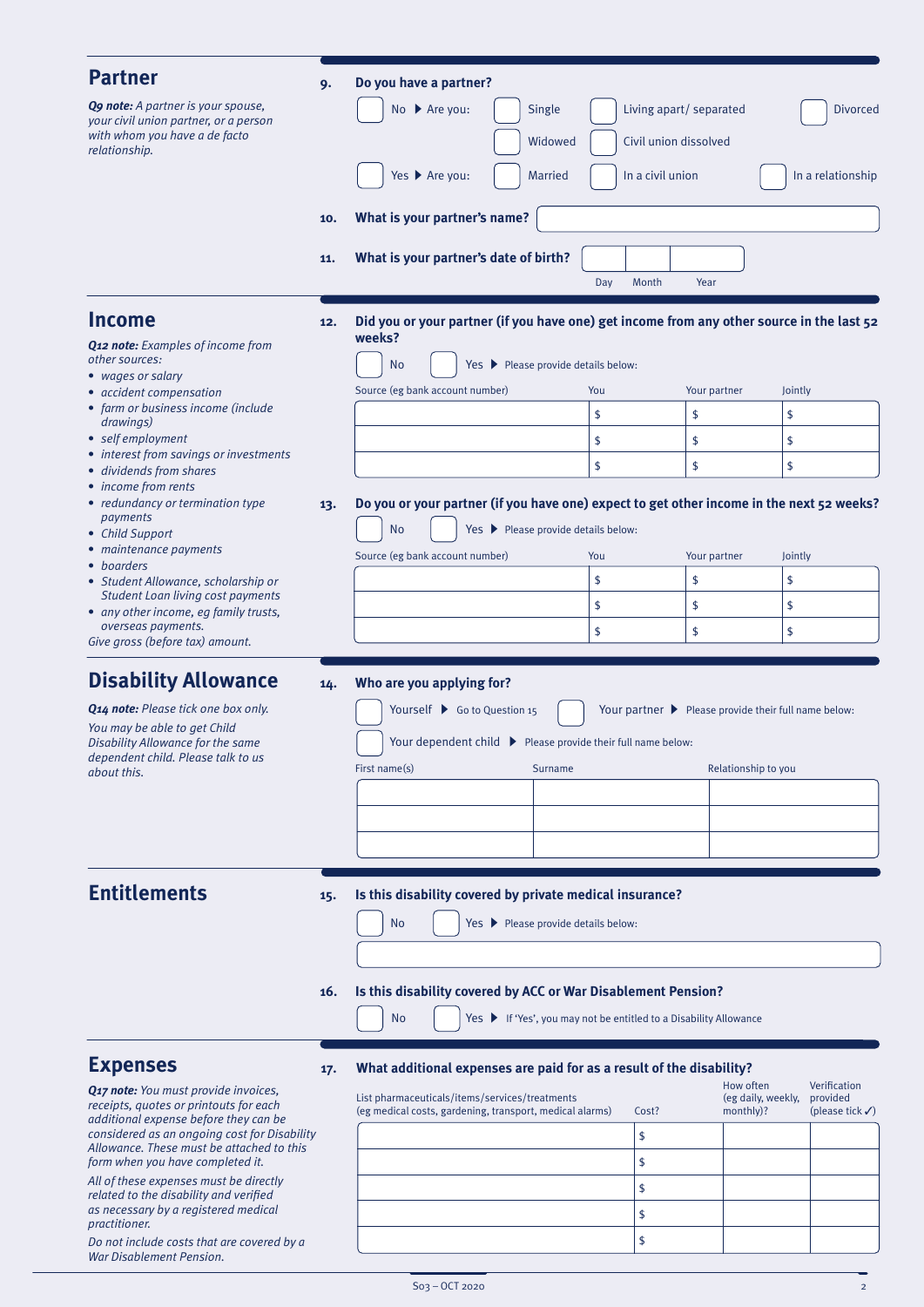## **Obligations**

*Work situation changes include starting part-time, casual or full-time work, whether paid or unpaid.*

*Changes in your living situation include:*

- *marriage or separation*
- *starting or ending a civil union*
- *starting or ending a de facto relationship with someone*
- *change in the number of children supported*
- *change in accommodation costs.*

#### **I must tell Work and Income immediately if either my partner or I:**

- have a change in work situation
- become self employed / start to run a business
- have changes to my / our income or financial circumstances
- intend to travel overseas
- start / finish part-time or full-time study
- have changes to personal details (such as name, address or bank account details)
- have changes to my / our living situation
- am imprisoned / held in custody on remand
- am admitted to or discharged from hospital
- have been granted an overseas pension
- have any other changes that may affect my / our benefit entitlement or rate.

## **Important**

#### **I understand that:**

- if I have made a false statement *or*
- if I have failed to answer all the questions in full *or*
- if I do not tell Work and Income about changes in my life that might affect my entitlement or rate *then*
- my benefit may be reviewed and cancelled *and*
- I may have to pay back the total amount of any overpayment that I have received *and*
- Work and Income may impose a penalty (up to three times the value of the overpayment) *or*
- I may be prosecuted and fined or imprisoned.

The information I have given is true and complete. The conditions for receiving this assistance have been explained to me and I understand these conditions. I am also aware of and understand the Privacy Act statement contained in this application form.

| Client's name (print)  | Client's signature |     |       |      |
|------------------------|--------------------|-----|-------|------|
|                        |                    | Day | Month | Year |
| Partner's name (print) | Partners signature |     |       |      |
|                        |                    |     |       |      |
|                        |                    | Day | Month | Year |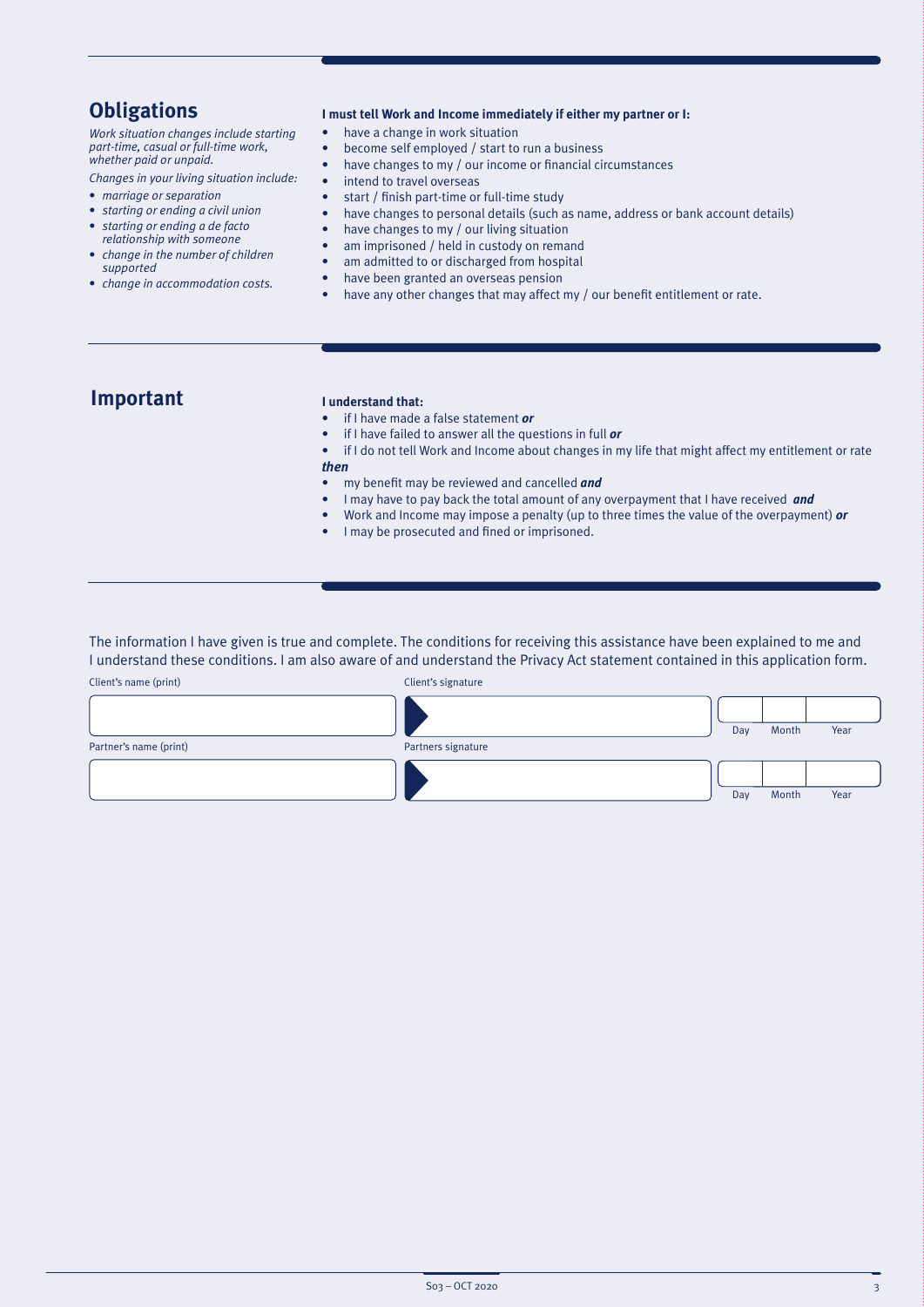## **How we protect your privacy**

### **Collecting your information**

**We collect your personal information, so we can provide income support, NZ Super or Veteran's Pension, Student Allowance, or Loans and connect you with employment, education and housing services. We do this under various Acts, which are all listed on our website at [workandincome.govt.nz/p](http://www.workandincome.govt.nz/about-work-and-income/privacy-notice/index.html)rivacy**

- To help us do this, we collect information about your identity, your relevant history, and your eligibility for our services.
- We get this information directly from you, and we sometimes collect information about you from others, including other government agencies.
- You can choose not to give us your personal information, but we might not be able to help you if you don't.

#### **Using your information**

**We use the information you give us to make decisions about the best way to help you.**

- These decisions may be about:
	- whether you're eligible for our services
	- running our operations and ensuring our services are effective
	- the services we'll provide in the future.

### **Sharing your information**

#### **Sometimes, we need to share your information outside our Ministry to reach our goal of helping New Zealanders to be safe, strong, and independent.**

- To do this, we may share your information with:
	- prospective employers to help you find work
	- contracted service providers that help us to help you
	- health providers if we need your medical information to assess your eligibility
	- other government agencies when we have an agreement with them
	- some other governments if you may be eligible to get or are getting an overseas pension.
- We also share personal information when the law says we have to.

### **Respecting you and your information**

#### **We make sure we follow the Privacy Act to do what's right when we use your information.**

- We treat you and your information with respect, by acting responsibly and being ethical.
- We make sure any technology we use meets strict security standards so it keeps your information safe.

#### **Get in touch if you have a question**

#### **You have a right to ask to see your personal information, and to ask for it to be corrected if it's wrong.**

- If you have a question or a complaint, please get in touch.
- You can find full details about what we do with personal information in our privacy notice at: **[workandincome.govt.nz/p](http://www.workandincome.govt.nz/about-work-and-income/privacy-notice/index.html)rivacy**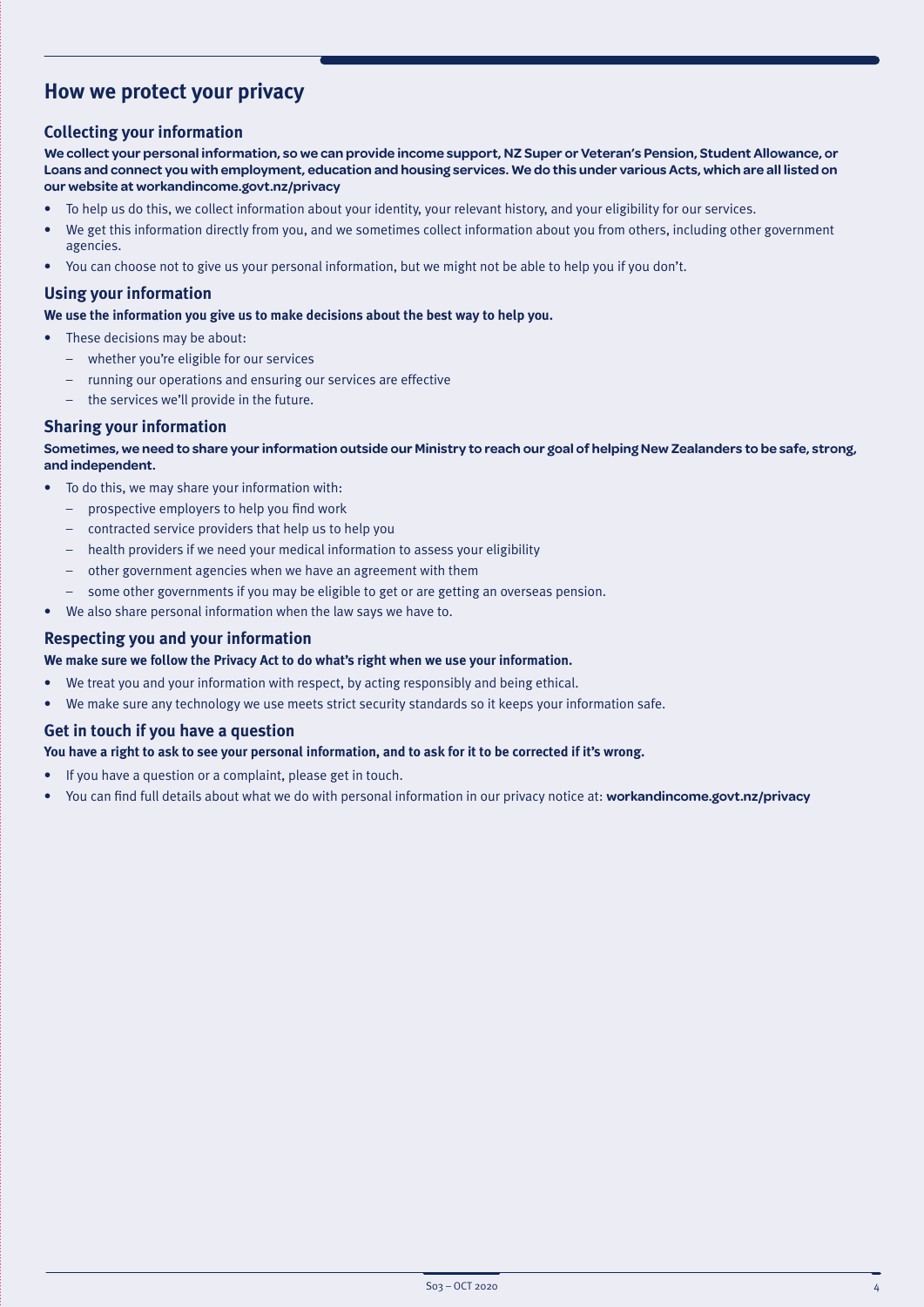# Disability Certificate *Health practitioner to complete*

 $\ddot{\phantom{a}}$ 

| Te Hiranga Tangata<br>A service of the Ministry of Social Development |           | <b>CLIENT NUMBER</b>                                                                                                                                                                                                                                                                                                                                                                                                                                                                                                                                                                                                                                                                                                                                                                                                                                                                                                                                                                                                                                                                                                        |                                                                                                                                                                                                                                                                                                                                                                                                                                                                                                                                                  |  |  |  |
|-----------------------------------------------------------------------|-----------|-----------------------------------------------------------------------------------------------------------------------------------------------------------------------------------------------------------------------------------------------------------------------------------------------------------------------------------------------------------------------------------------------------------------------------------------------------------------------------------------------------------------------------------------------------------------------------------------------------------------------------------------------------------------------------------------------------------------------------------------------------------------------------------------------------------------------------------------------------------------------------------------------------------------------------------------------------------------------------------------------------------------------------------------------------------------------------------------------------------------------------|--------------------------------------------------------------------------------------------------------------------------------------------------------------------------------------------------------------------------------------------------------------------------------------------------------------------------------------------------------------------------------------------------------------------------------------------------------------------------------------------------------------------------------------------------|--|--|--|
| <b>Please read this</b><br>before you start                           | $\bullet$ | The Disability Allowance is available for reimbursement of additional costs arising from a<br>Disability where the following criteria is met:<br>1. The person has a disability which is likely to continue for at least six months; and<br>2. The disability has resulted in a reduction of the person's independent function to the extent<br>that:<br>the person requires ongoing support to undertake the normal functions of life, or<br>the person requires ongoing supervision or treatment by a health practitioner.<br>For the purposes of qualifying for Disability Allowance, a disability means:<br>physical disability or impairment<br>physical illness<br>psychiatric illness<br>intellectual or psychological disability or impairment<br>any other loss or abnormality of psychological, physiological, or anatomical structure or<br>function (including sensory impairment)<br>reliance on a guide dog, wheelchair, or other remedial means<br>the presence of the body of organisms capable of causing illness.<br>For more information go to workandincome.govt.nz and search on Disability Allowance. |                                                                                                                                                                                                                                                                                                                                                                                                                                                                                                                                                  |  |  |  |
| <b>Name</b>                                                           | 1.        | What is the client's name:<br>First $name(s)$<br>Surname or family name                                                                                                                                                                                                                                                                                                                                                                                                                                                                                                                                                                                                                                                                                                                                                                                                                                                                                                                                                                                                                                                     |                                                                                                                                                                                                                                                                                                                                                                                                                                                                                                                                                  |  |  |  |
| <b>Disability details</b>                                             |           | Does the person have a disability that meets the Disability Allowance criteria?<br>Yes > Please provide details below:                                                                                                                                                                                                                                                                                                                                                                                                                                                                                                                                                                                                                                                                                                                                                                                                                                                                                                                                                                                                      | No ▶ Please go to Registered Medical Practitioner                                                                                                                                                                                                                                                                                                                                                                                                                                                                                                |  |  |  |
|                                                                       | 3.        | Psychological or psychiatric conditions<br>Stress $(160)$<br>Depression (161)<br>Bipolar disorder (162)<br>Schizophrenia (163)<br>Other psychological/psychiatric (165)<br>Nervous system disorders<br>Epilepsy (120)<br>Multiple sclerosis (121)<br>Parkinson's disease (122)<br>Muscular dystrophy (123)<br>Other nervous system disorders (124)<br>Cardio-vascular disorders<br>Heart disease (130)<br>Stroke (131)<br>Other cardio-vascular (132)                                                                                                                                                                                                                                                                                                                                                                                                                                                                                                                                                                                                                                                                       | Verification<br>What is the nature of the person's disability? Please tick the major disabilities or specify below:<br>Immune system disorders<br>HIV / Aids (140)<br>Other immune system disorders (141)<br>Metabolic and endocrine disorders<br>Diabetes (150)<br>Other metabolic or<br>endocrine disorders (151)<br><b>Substance Abuse</b><br>Alcohol (170)<br>Drug (171)<br>Other substance abuse (172)<br><b>Sensory disorders</b><br>Blindness (180)<br>Other visual / eye (181)<br>Hearing / ear $(182)$<br>Other sensory disorders (183) |  |  |  |